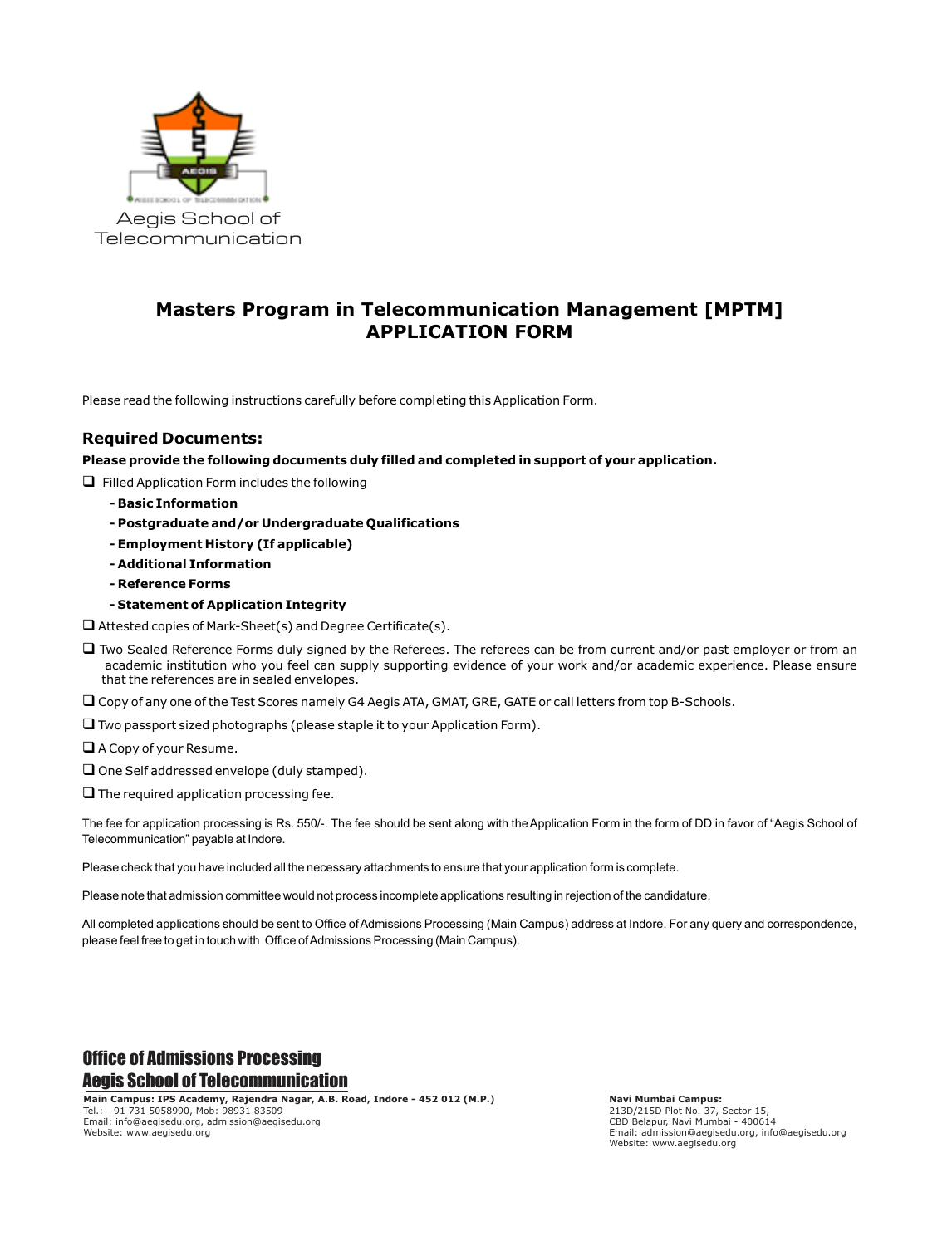## Basic Information

| Name                               |                                                                |                              |
|------------------------------------|----------------------------------------------------------------|------------------------------|
| Middle Name                        |                                                                |                              |
| Last Name                          |                                                                | <b>PHOTO</b>                 |
| Preferred To be called (Nick Name) |                                                                |                              |
| Email address                      |                                                                |                              |
| Qualification                      |                                                                | Please Staple (Do not paste) |
| Sex                                | $\Box$ Male<br>$\mathsf{I}$ Female                             |                              |
| <b>Place of birth:</b>             |                                                                |                              |
| City/State/Country                 |                                                                |                              |
| <b>Current mailing address</b>     |                                                                |                              |
| <b>Street Address</b>              |                                                                |                              |
|                                    |                                                                |                              |
|                                    |                                                                |                              |
| City/State/Country                 |                                                                |                              |
| Until what date                    | <b>MM</b><br>YYYY                                              |                              |
|                                    | Permanent mailing address $\Box$ Check here if same as current |                              |
| <b>Street Address</b>              |                                                                |                              |
|                                    |                                                                |                              |
|                                    |                                                                |                              |
| City/State/Country                 |                                                                |                              |
| Until what date                    | MM<br>YYYY                                                     |                              |
| Telephone number                   |                                                                |                              |
| Until what date                    | <b>MM</b><br>YYYY                                              |                              |
|                                    |                                                                |                              |
| Home Telephone                     |                                                                |                              |
| Mobile Phone                       |                                                                |                              |
| Personal Fax                       |                                                                |                              |
| <b>Business Telephone</b>          |                                                                |                              |
| <b>Business Fax</b>                |                                                                |                              |
| Permanent Phone                    |                                                                |                              |
| Nationality                        | Country of Residence                                           |                              |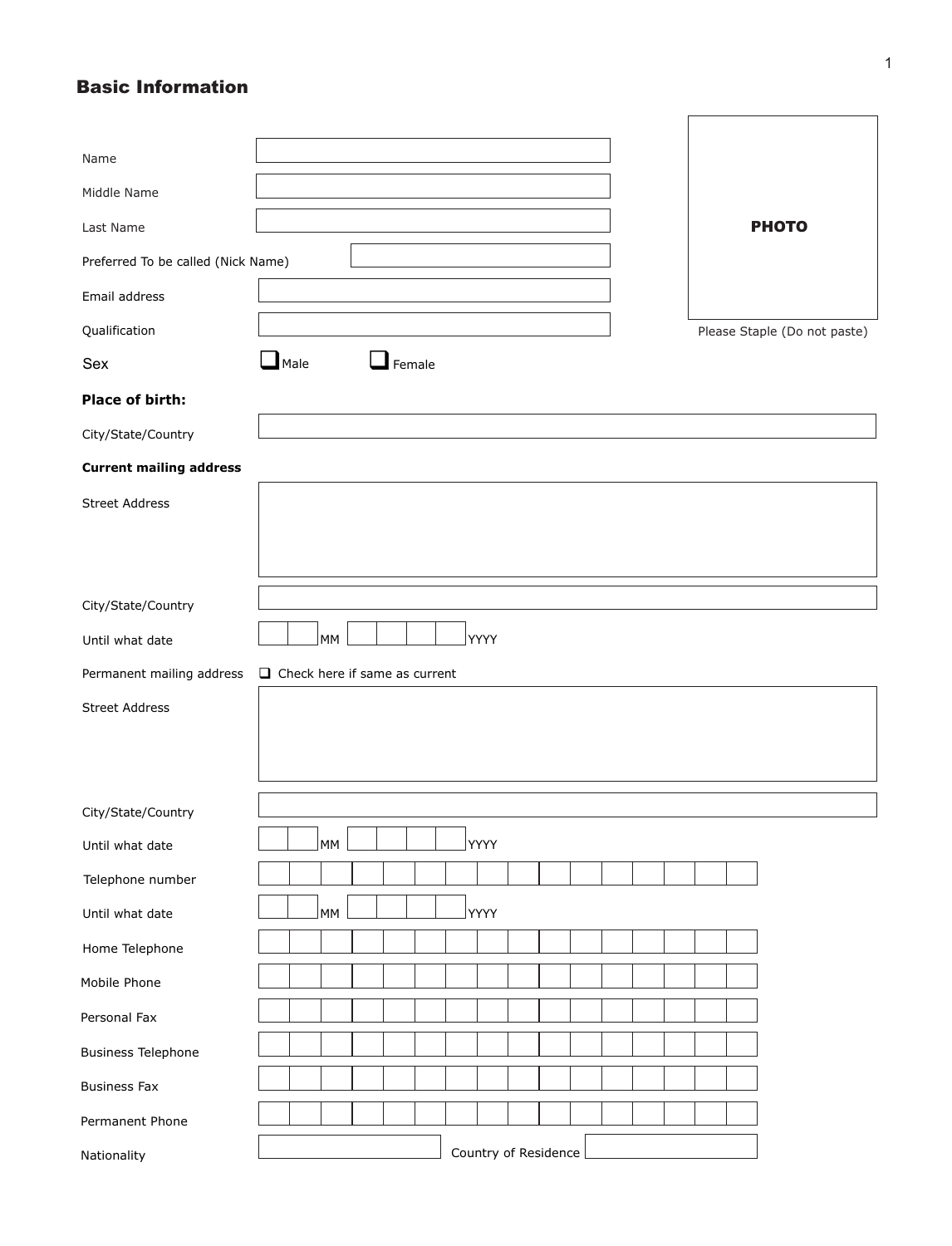| $\frac{1}{2}$ |
|---------------|
|               |
| I             |
|               |
|               |
| I             |
|               |
|               |
|               |
|               |
|               |
|               |
| I             |
|               |
| I             |
|               |

| <b>Second Major</b>                        |  |  |  |  |  |
|--------------------------------------------|--|--|--|--|--|
| <b>First Major</b>                         |  |  |  |  |  |
| Rank in Class                              |  |  |  |  |  |
| Size of Class                              |  |  |  |  |  |
| Date Attended<br>mm/yyyy                   |  |  |  |  |  |
| Results<br>(Class/GPA)                     |  |  |  |  |  |
| Qualifications<br>& Subjects               |  |  |  |  |  |
| Institution<br>attended<br>(State/Country) |  |  |  |  |  |
| Full-Time<br>or<br>Part-Time               |  |  |  |  |  |
| Dates<br>from and to<br>(mm/yyyy-mm/yyyy)  |  |  |  |  |  |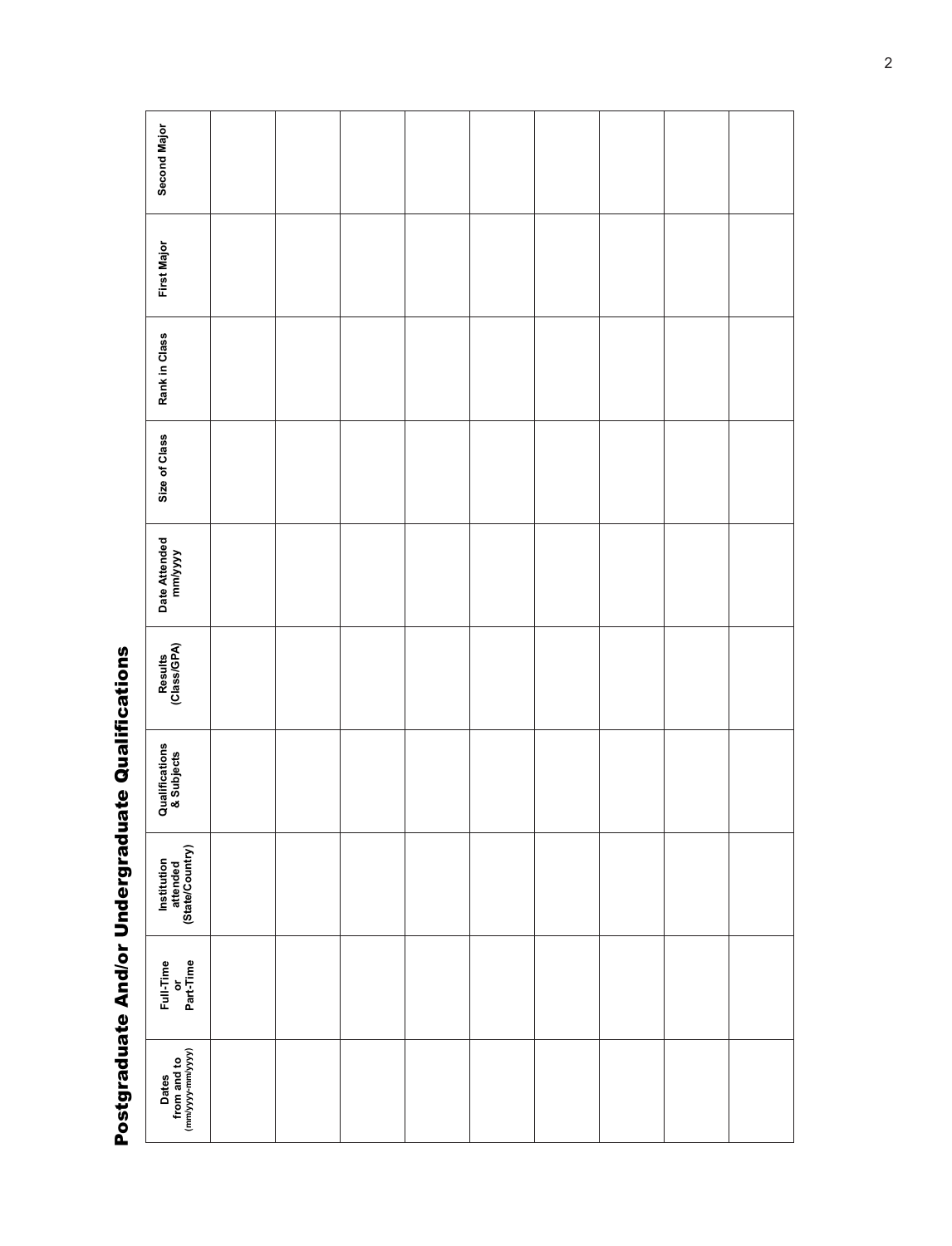## Employment History

Beginning with your most recent position, please list your full-time work history in the format below.

Please send a copy of a current resume along with the required Supplemental Forms.

| 1. Employer                                 |     |    |    |  |         |  |    |  |      |
|---------------------------------------------|-----|----|----|--|---------|--|----|--|------|
| Position                                    |     |    |    |  |         |  |    |  |      |
| Date from (mm/yyyy)                         |     | MM |    |  | YYYY TO |  | MM |  | YYYY |
| Location(city/state/zip)                    |     |    |    |  |         |  |    |  |      |
| Number Of Employeees Worldwide              |     |    |    |  |         |  |    |  |      |
| Annual Turnover (If Applicable)             |     |    |    |  |         |  |    |  |      |
| Current base salary ( in annual)            |     |    |    |  |         |  |    |  |      |
| Starting base salary ( in annual)           |     |    |    |  |         |  |    |  |      |
| Additional Bonuses earned in past 12 months |     |    |    |  |         |  |    |  |      |
| Your responsibilities Hours Per Week        |     |    |    |  |         |  |    |  |      |
|                                             |     |    |    |  |         |  |    |  |      |
|                                             |     |    |    |  |         |  |    |  |      |
|                                             |     |    |    |  |         |  |    |  |      |
| Reason for Leaving                          |     |    |    |  |         |  |    |  |      |
|                                             |     |    |    |  |         |  |    |  |      |
|                                             |     |    |    |  |         |  |    |  |      |
|                                             |     |    |    |  |         |  |    |  |      |
| May we contact your current employer?       | Yes |    | No |  |         |  |    |  |      |
| If yes, whom may we contact?                |     |    |    |  |         |  |    |  |      |
| Family Name                                 |     |    |    |  |         |  |    |  |      |
| First Name                                  |     |    |    |  |         |  |    |  |      |
| Title                                       |     |    |    |  |         |  |    |  |      |
| Direct Telephone                            |     |    |    |  |         |  |    |  |      |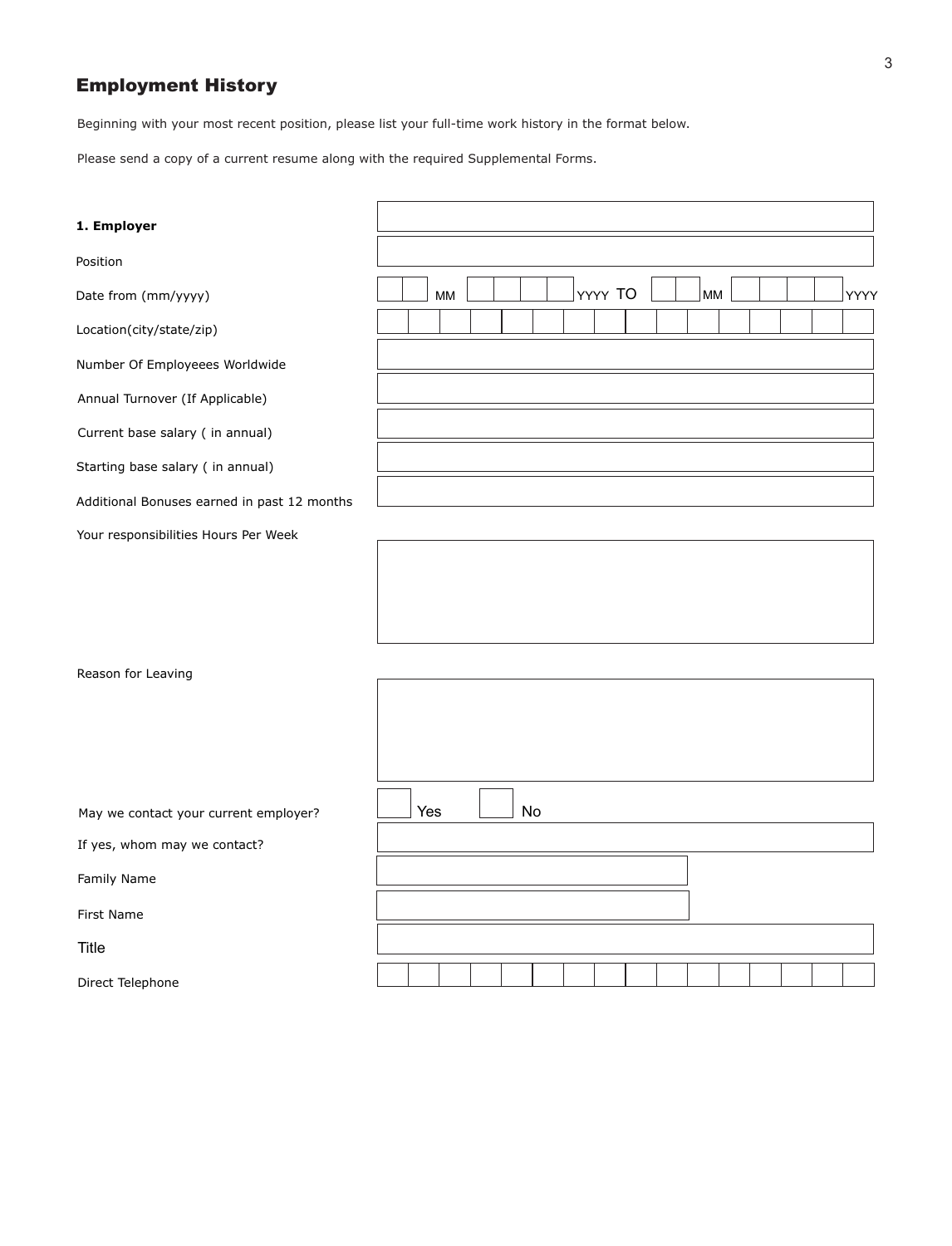## Employment History

Beginning with your most recent position, please list your part-time work history in the format below.

Please send a copy of a current resume along with the required Supplemental Forms.

| Company name in full (*) | <b>Begin dates</b><br>(month & year) | <b>End dates</b> | Job title | Location | <b>Salary</b> |
|--------------------------|--------------------------------------|------------------|-----------|----------|---------------|
|                          |                                      |                  |           |          |               |
|                          |                                      |                  |           |          |               |
|                          |                                      |                  |           |          |               |
|                          |                                      |                  |           |          |               |
|                          |                                      |                  |           |          |               |
|                          |                                      |                  |           |          |               |

Please give full name of Controlling Group or Corporation

If you have any disability or illness that we should be aware of, please explain.

If you need additional space, please continue on Additional Information Page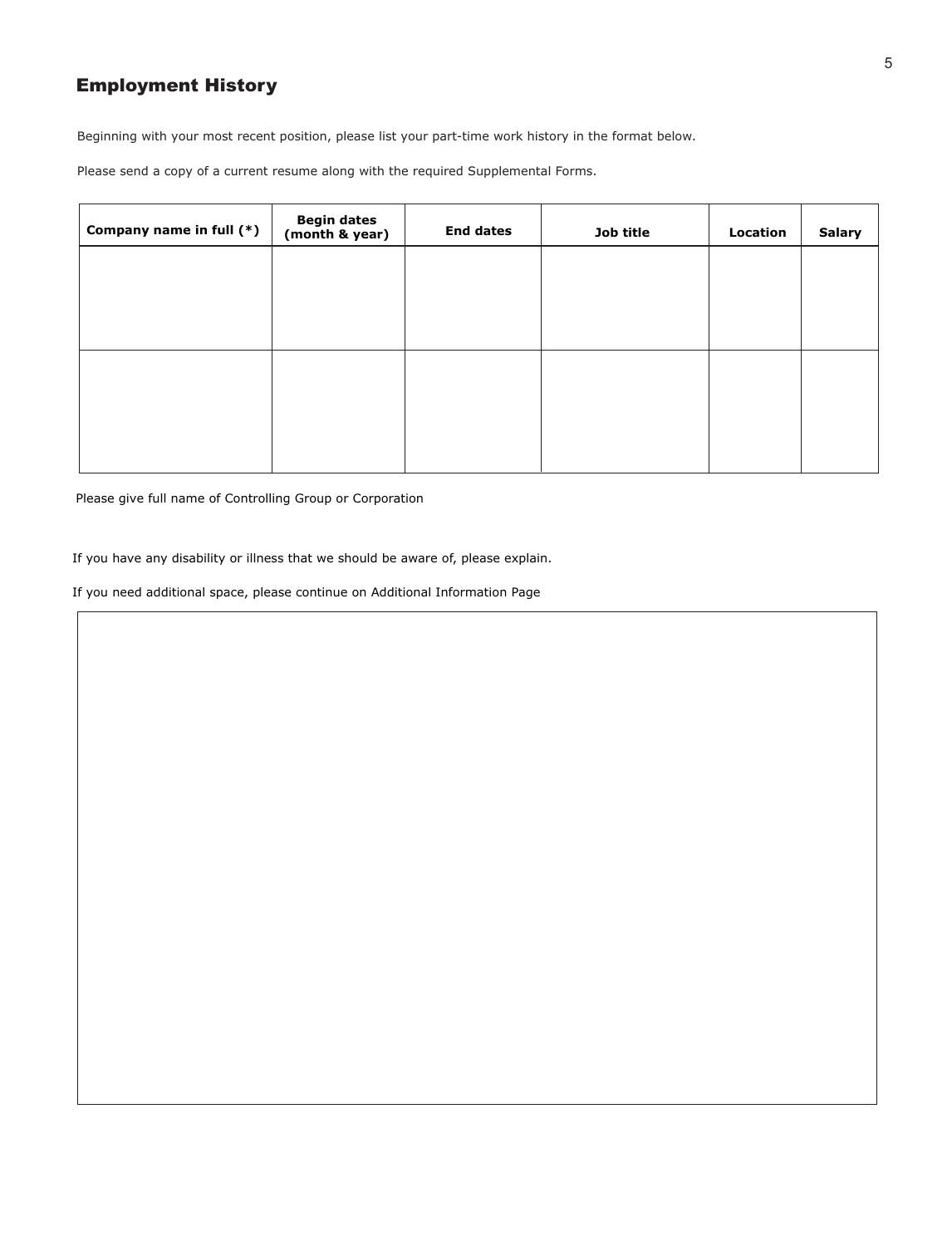# Employment History

#### **2. Employer**

First name

Position

Date from (mm/yyyy)

Location(city/state/zip)

Responsibilities:





Reason for Leaving

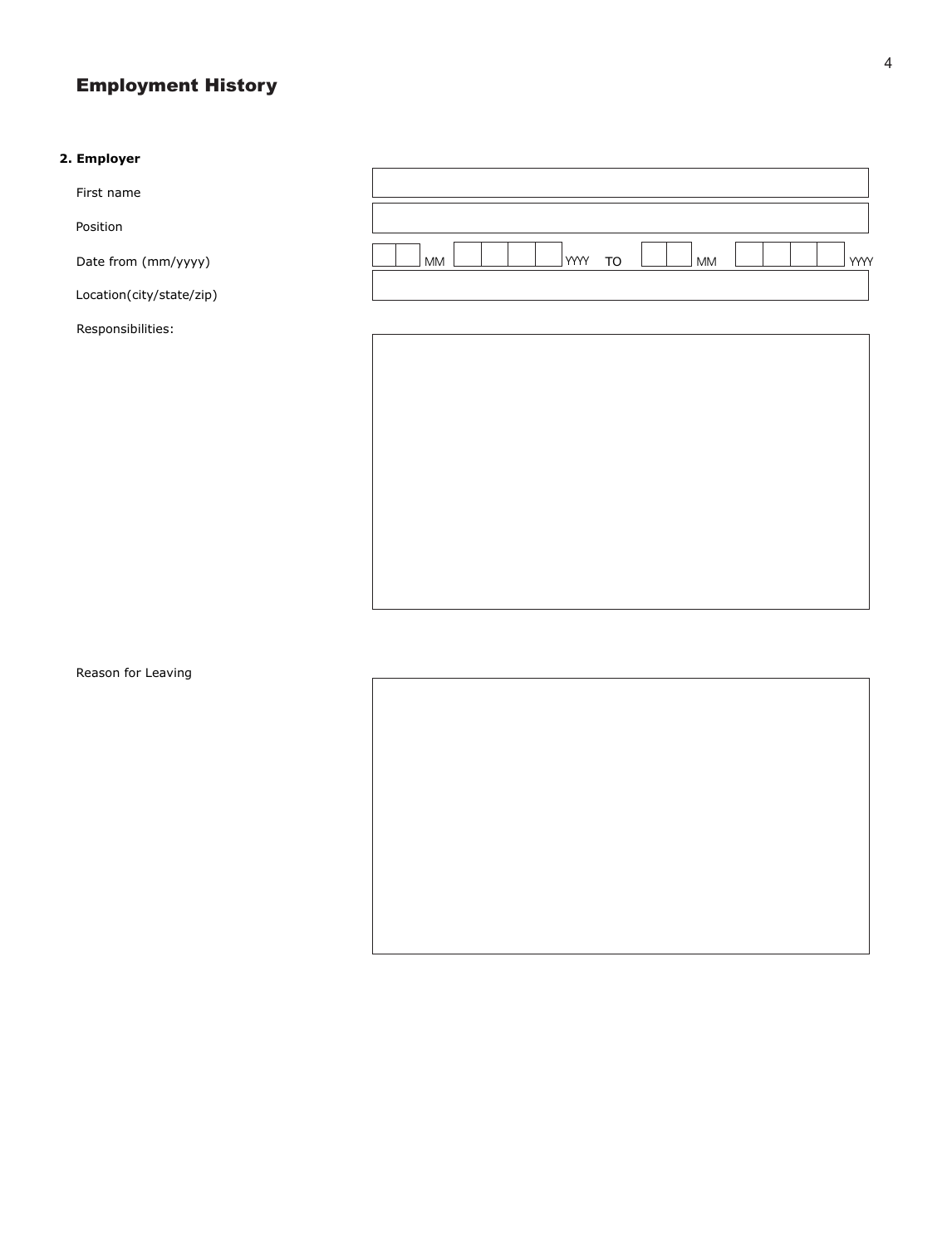## Referees

Application will not be processed until reference have been received.

Please list below the Names, Positions, Addresses, Telephone numbers, and Facsimile numbers of your two referees.

## **1st REFEREE**

| Name                  |  |  |  |  |  |  |  |  |
|-----------------------|--|--|--|--|--|--|--|--|
| Position              |  |  |  |  |  |  |  |  |
| <b>Street Address</b> |  |  |  |  |  |  |  |  |
| City/State/Country    |  |  |  |  |  |  |  |  |
| Zip code              |  |  |  |  |  |  |  |  |
| Telephone             |  |  |  |  |  |  |  |  |
| Fax                   |  |  |  |  |  |  |  |  |
| Email                 |  |  |  |  |  |  |  |  |

## **2nd REFEREE**

| Name                  |  |  |  |  |  |  |  |  |
|-----------------------|--|--|--|--|--|--|--|--|
| Position              |  |  |  |  |  |  |  |  |
| <b>Street Address</b> |  |  |  |  |  |  |  |  |
| City/State/Country    |  |  |  |  |  |  |  |  |
| Zip code              |  |  |  |  |  |  |  |  |
| Telephone             |  |  |  |  |  |  |  |  |
| Fax                   |  |  |  |  |  |  |  |  |
| Email                 |  |  |  |  |  |  |  |  |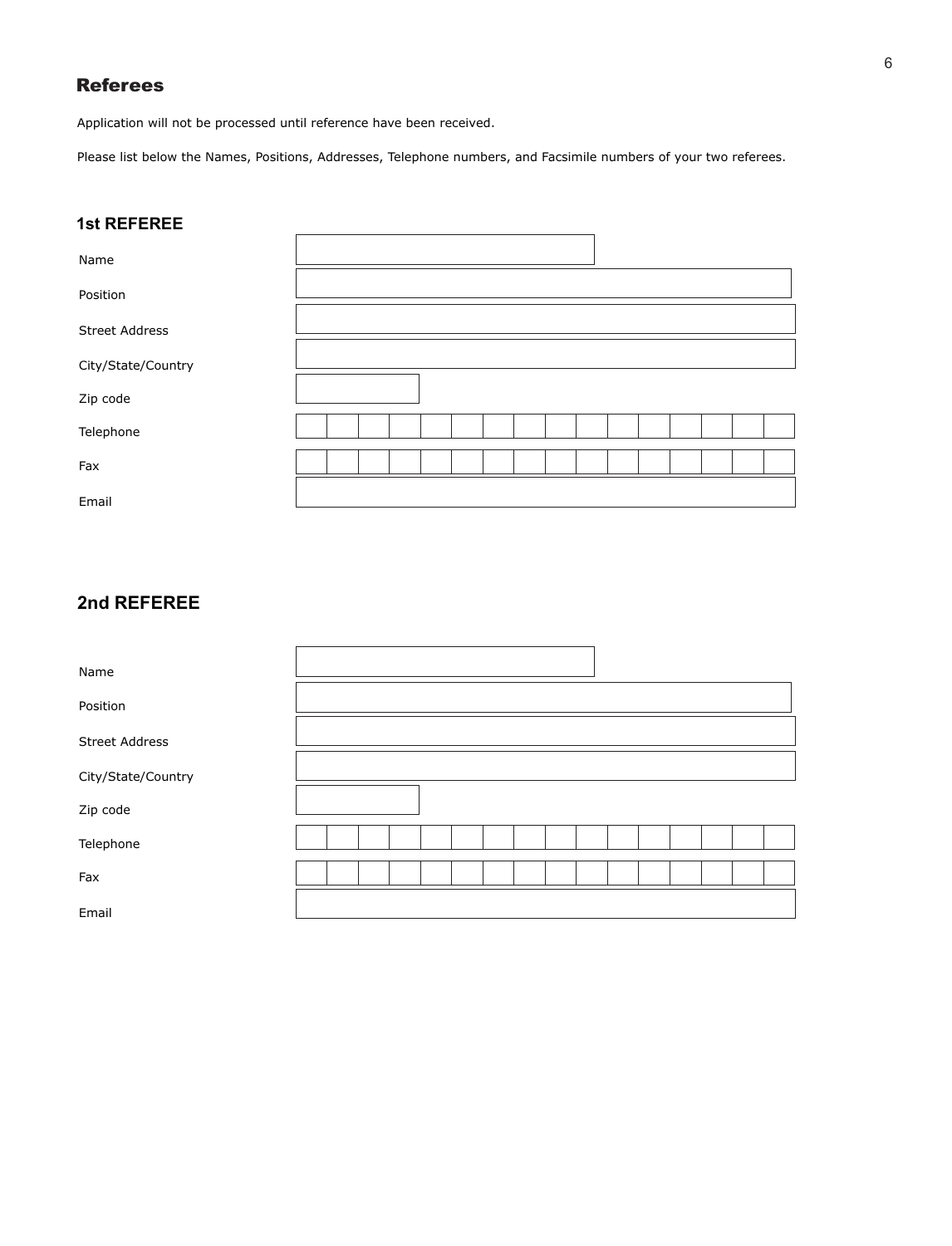# Additional Information

If needed, use this area for additional space for your application questions.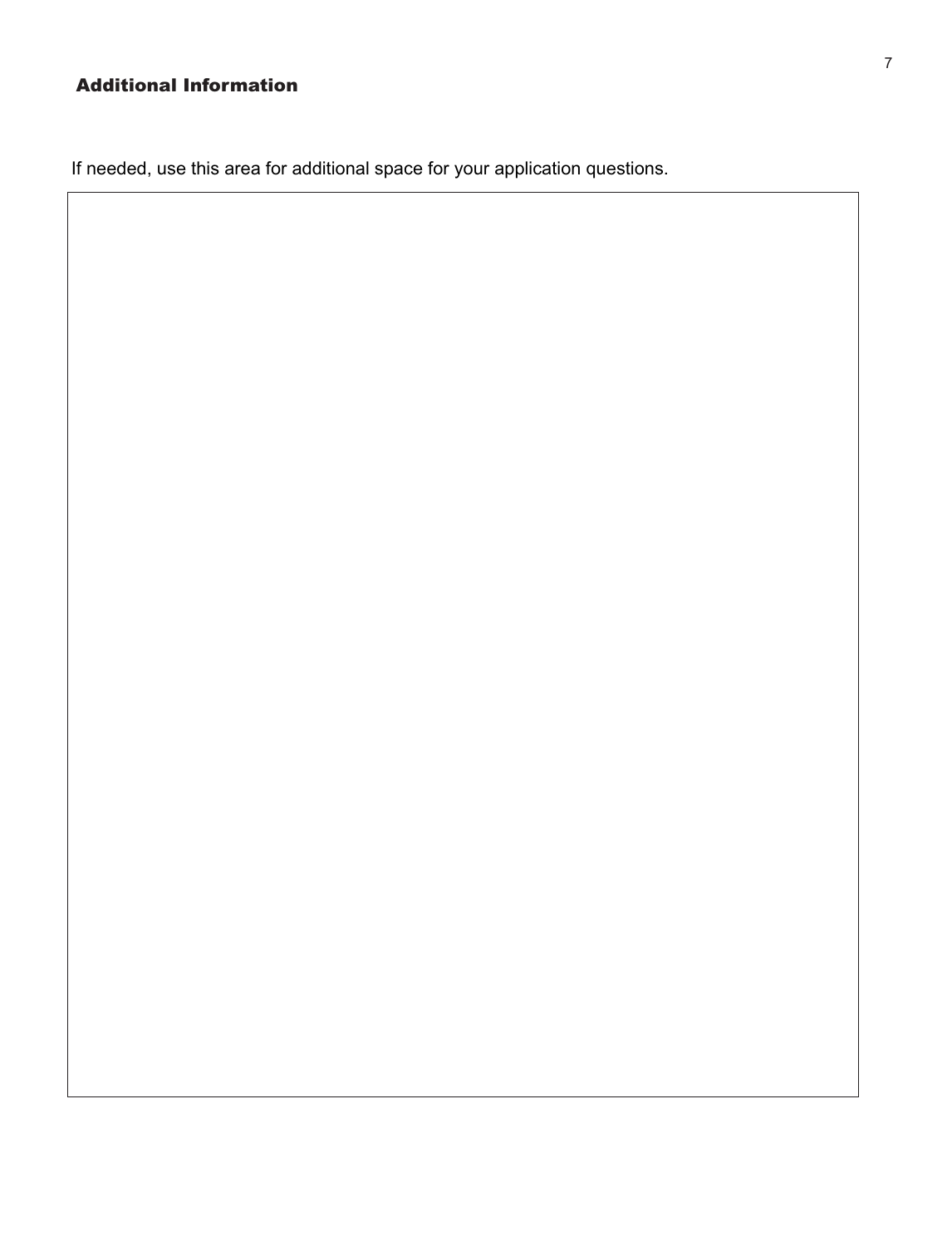## Essay -1

Tell the admission committee, what is your career aspiration and how Aegis is going to help in achieving these aspirations? Not

more than 300 words.

## Essay -2

Tell the admission committee, about your biggest failure and what you have learned form it? Not more than 300 words.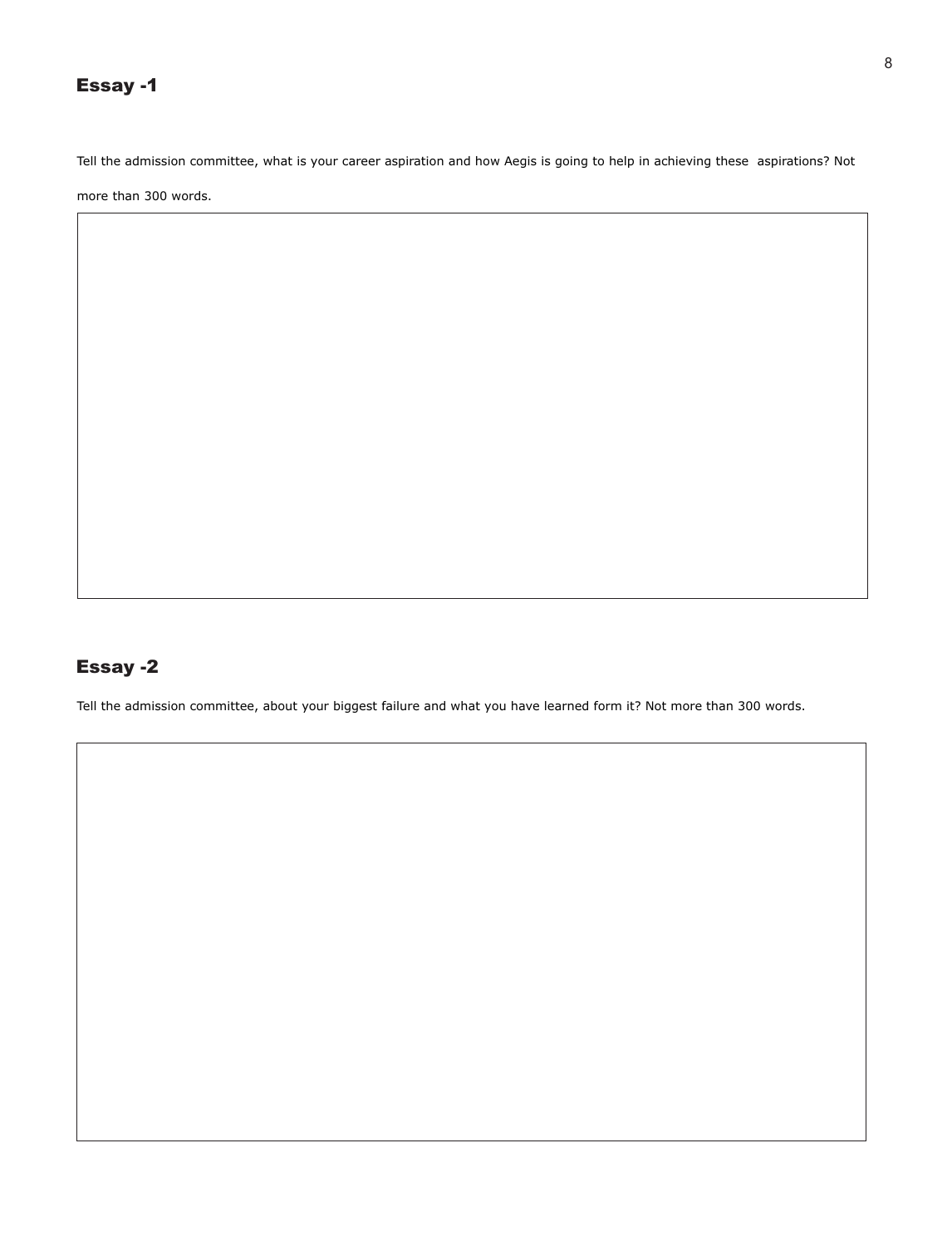### Reference Form

#### **Guidance Notes For Referee 1**

The person named in the MPTM Reference Form has applied to the Master's Program in Telecommunications Management at the Aegis School of Telecommunication , and has nominated you as his/her referee. The one-year, full-time Aegis School of Telecommunication MPTM is an intellectually challenging program, structured around three terms of lectures, essays, case studies, tutorials and major projects and internship in industries.

The program roots its management and Telecommunication theory in practical experience. Students participate in two team projects. These allow students to sharpen their research and analytical skills, and to work closely with clients in applying their learning to practice.

This is a highly pressurised course which makes enormous demands on its students. It is therefore important that the applicant is suitable both temperamentally and academically.

When complete, this reference form should be returned to the applicant, alternatively references can be mailed directly to the Aegis School of Telecommunication at the address below. Please ensure you sign the back of the envelope and cover your signature with clear sticky tape, as failure to do so will invalidate the reference.

Thank you for taking time and trouble to complete this Reference Form.

## Office of Admissions Processing Aegis School of Telecommunication

**Main Campus: IPS Academy, Rajendra Nagar, A.B. Road, Indore - 452 012 (M.P.)**<br>Tel.: +91 731 5058990, 5067946 Telefax: +91 731 5058673 Email: info@aegisedu.org admission@aegisedu.org Website: www.aegisedu.org

**Navi Mumbai Campus: 213D/215D Vishnu Shopping Center** Plot No. 37, Sector 15, CBTBelapur, Navi Mumbai - 400614 Email: info@aegisedu.org admission@aegisedu.org Website: www.aegisedu.org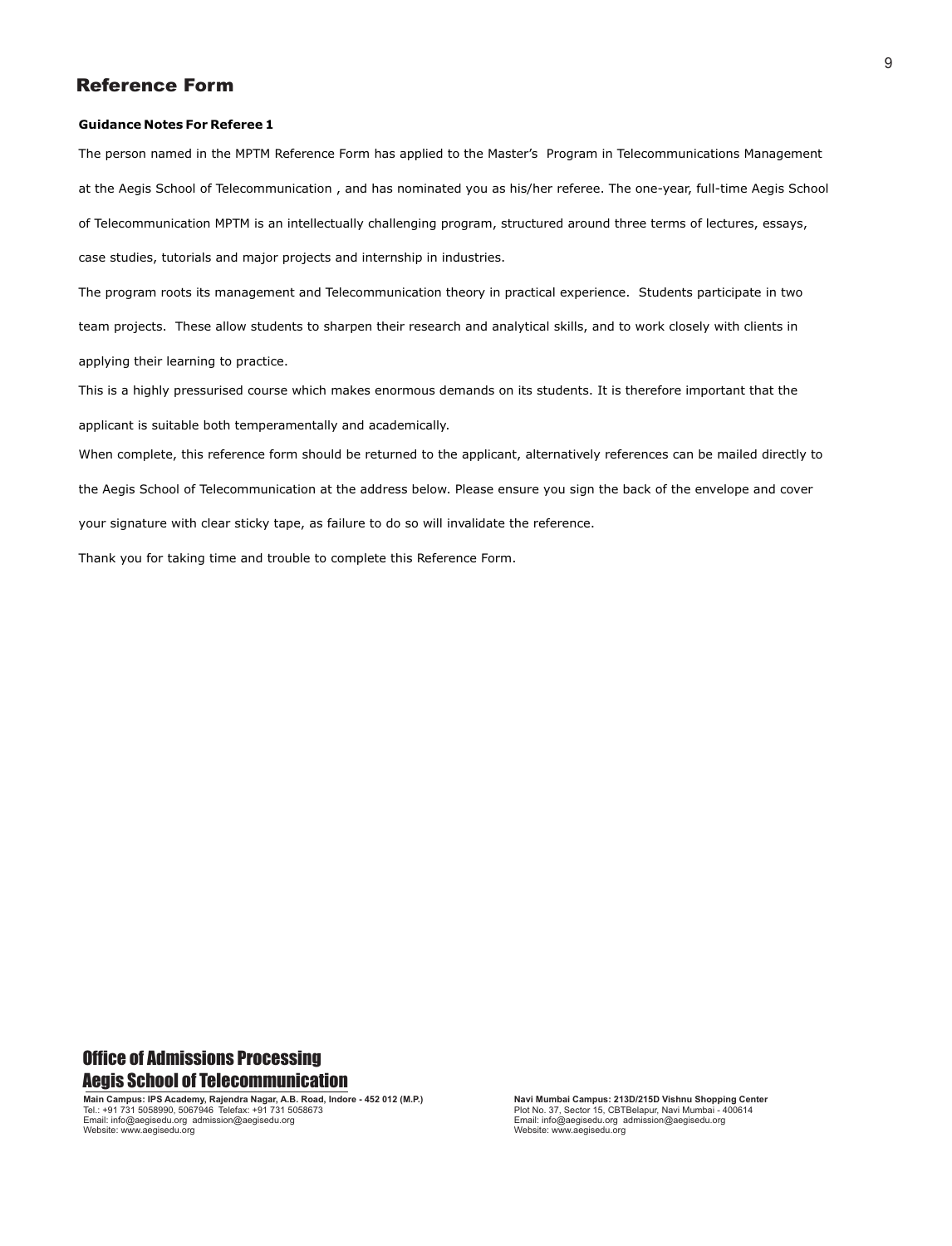## MPTM Reference Form (I)

**Please assess the applicant's abilities as regards the following against a peer group of people at a similar stage**

**In their career (Tick the appropriate box).**

|                                  | Top 50% | Top 25% | Top 10% | <b>Top 5%</b> | <b>Top 1%</b> | <b>Unknown</b> |
|----------------------------------|---------|---------|---------|---------------|---------------|----------------|
| Ability to Work with Others      |         |         |         |               |               |                |
| Integrity                        |         |         |         |               |               |                |
| Maturity                         |         |         |         |               |               |                |
| Numeracy                         |         |         |         |               |               |                |
| <b>Oral Communication Skills</b> |         |         |         |               |               |                |
| <b>Presentational Skills</b>     |         |         |         |               |               |                |
| Self-Confidence                  |         |         |         |               |               |                |
| Reliability                      |         |         |         |               |               |                |
| Written Communication Skills     |         |         |         |               |               |                |

**This should only be completed if English is not the applicant's first language.**

**(1 = poor, 5 = fluent).**

| Ability to speak English |  |  |  |
|--------------------------|--|--|--|
| Ability to read English  |  |  |  |
| Ability to write English |  |  |  |

If you have any further comments which you consider would be helpful, please use the following space, or attach a separate letter.

| Address                 |                       |  |
|-------------------------|-----------------------|--|
|                         |                       |  |
| Name of Referee<br>Date | Position<br>Signature |  |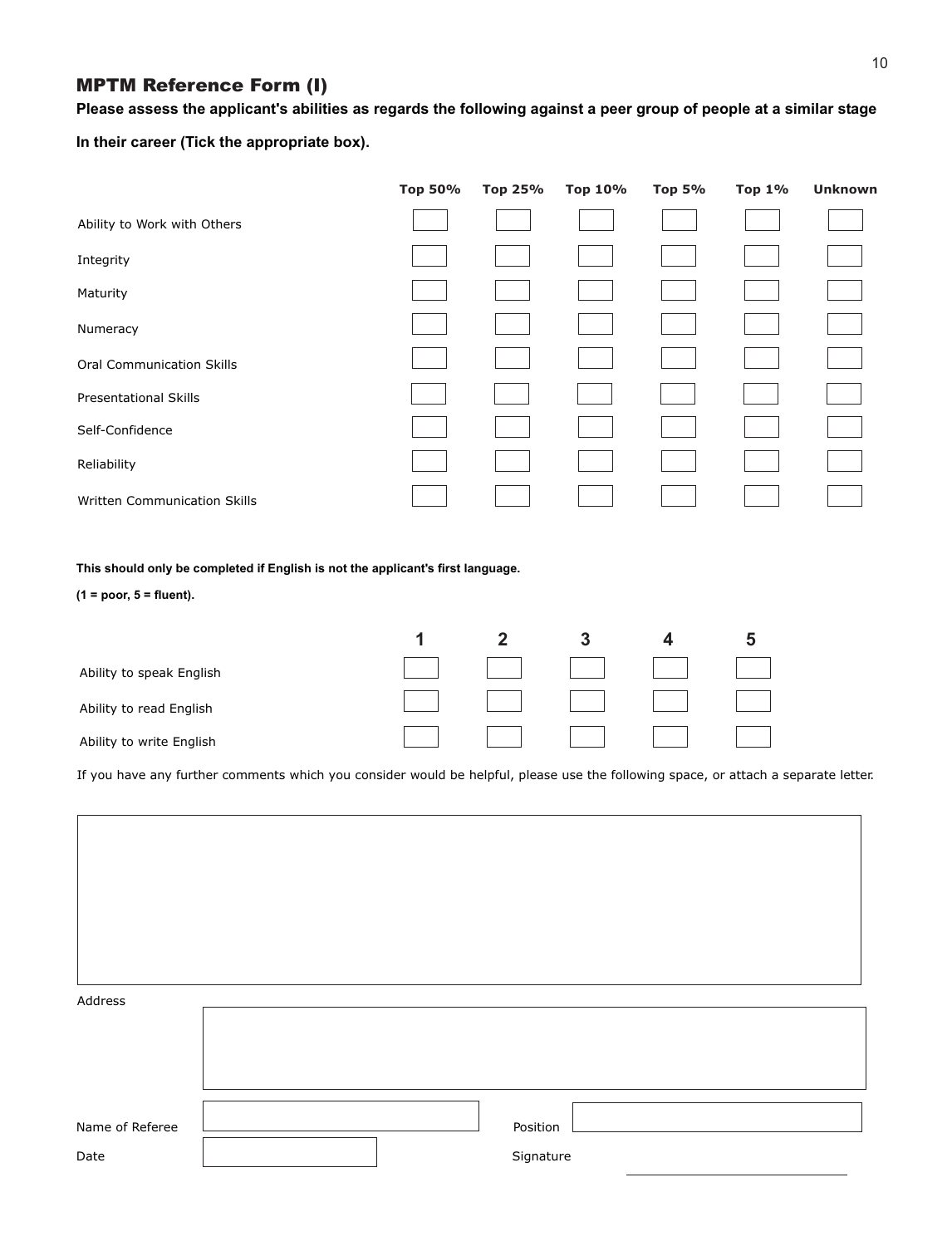## MPTM Reference Form (I)

PLEASE COMPLETE FORM IN BLOCK CAPITALS

NAME OF APPLICANT:

The above named has made an application for admission onto the Aegis School of Telecommunication. This is a rigorous and challenging course which provides individuals of outstanding potential with a broadly-based foundation in Telecommunication management.

All information given in this reference will be treated as confidential.

How long have you known the applicant and in what capacity?

What do you consider to be his/her main strengths?

What do you consider to be his/her main weaknesses?

How do you rate his/her academic ability? If his/her is about to take any further examinations, what results do you anticipate his/her will achieve?

How well do you believe the applicant will respond to a very rigorous and intellectually demanding course?

In what way do you believe the applicant will benefit from the course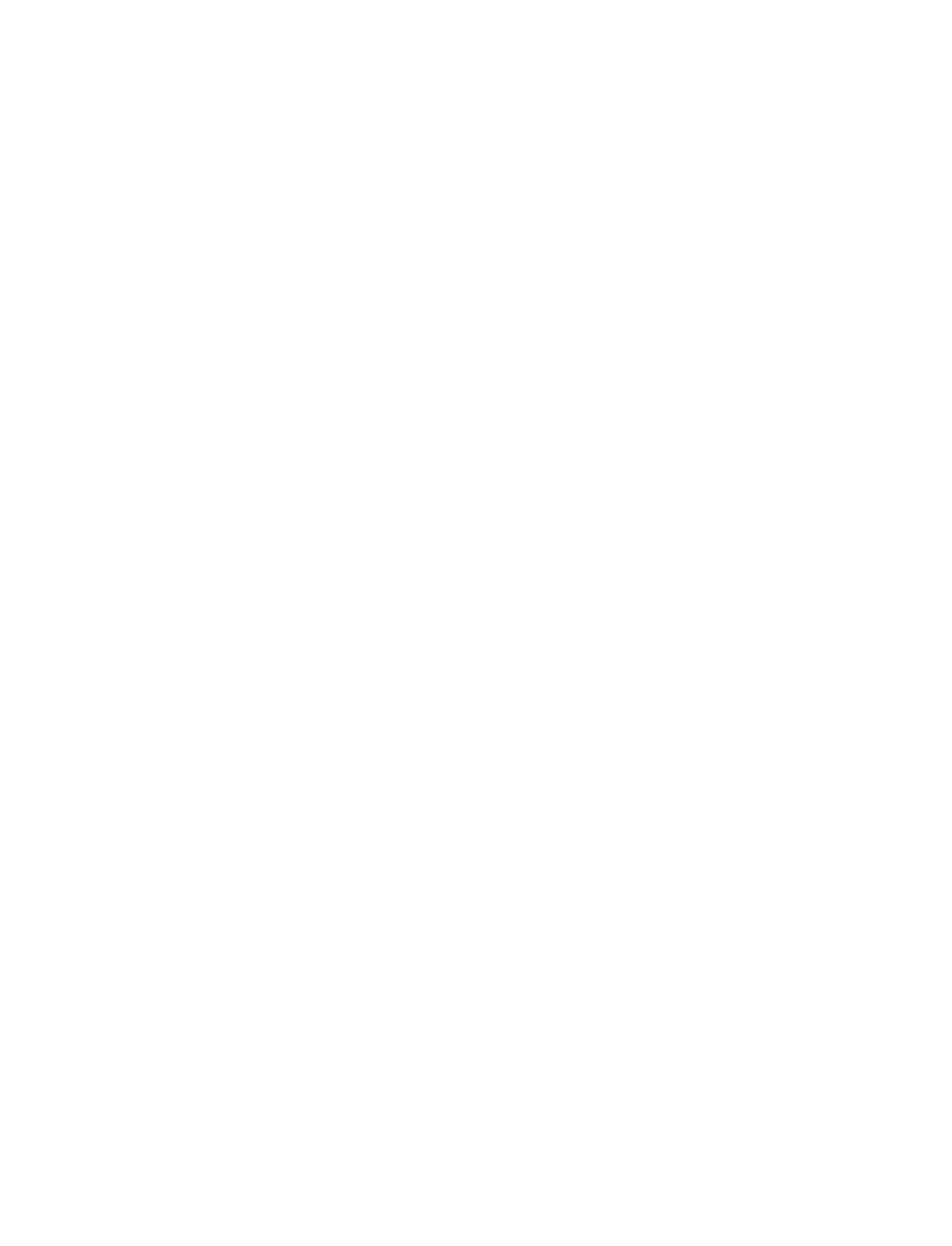### Reference Form

#### **Guidance Notes For Referee 2**

The person named in the MPTM Reference Form has applied to the Master's Program in Telecommunications Management at the Aegis School of Telecommunication , and has nominated you as his/her referee. The one-year, full-time Aegis School of Telecommunication MPTM is an intellectually challenging program, structured around three terms of lectures, essays, case studies, tutorials and major projects and internship in industries.

The program roots its management and Telecommunication theory in practical experience. Students participate in two team projects. These allow students to sharpen their research and analytical skills, and to work closely with clients in applying their learning to practice.

This is a highly pressurised course which makes enormous demands on its students. It is therefore important that the applicant is suitable both temperamentally and academically.

When complete, this reference form should be returned to the applicant, alternatively references can be mailed directly to the Aegis School of Telecommunication at the address below. Please ensure you sign the back of the envelope and cover your signature with clear sticky tape, as failure to do so will invalidate the reference.

Thank you for taking time and trouble to complete this Reference Form.

## Office of Admissions Processing Aegis School of Telecommunication

**Main Campus: IPS Academy, Rajendra Nagar, A.B. Road, Indore - 452 012 (M.P.)**<br>Tel.: +91 731 5058990, 5067946 Telefax: +91 731 5058673 Email: info@aegisedu.org admission@aegisedu.org Website: www.aegisedu.org

**Navi Mumbai Campus: 213D/215D Vishnu Shopping Center** Plot No. 37, Sector 15, CBTBelapur, Navi Mumbai - 400614 Email: info@aegisedu.org admission@aegisedu.org Website: www.aegisedu.org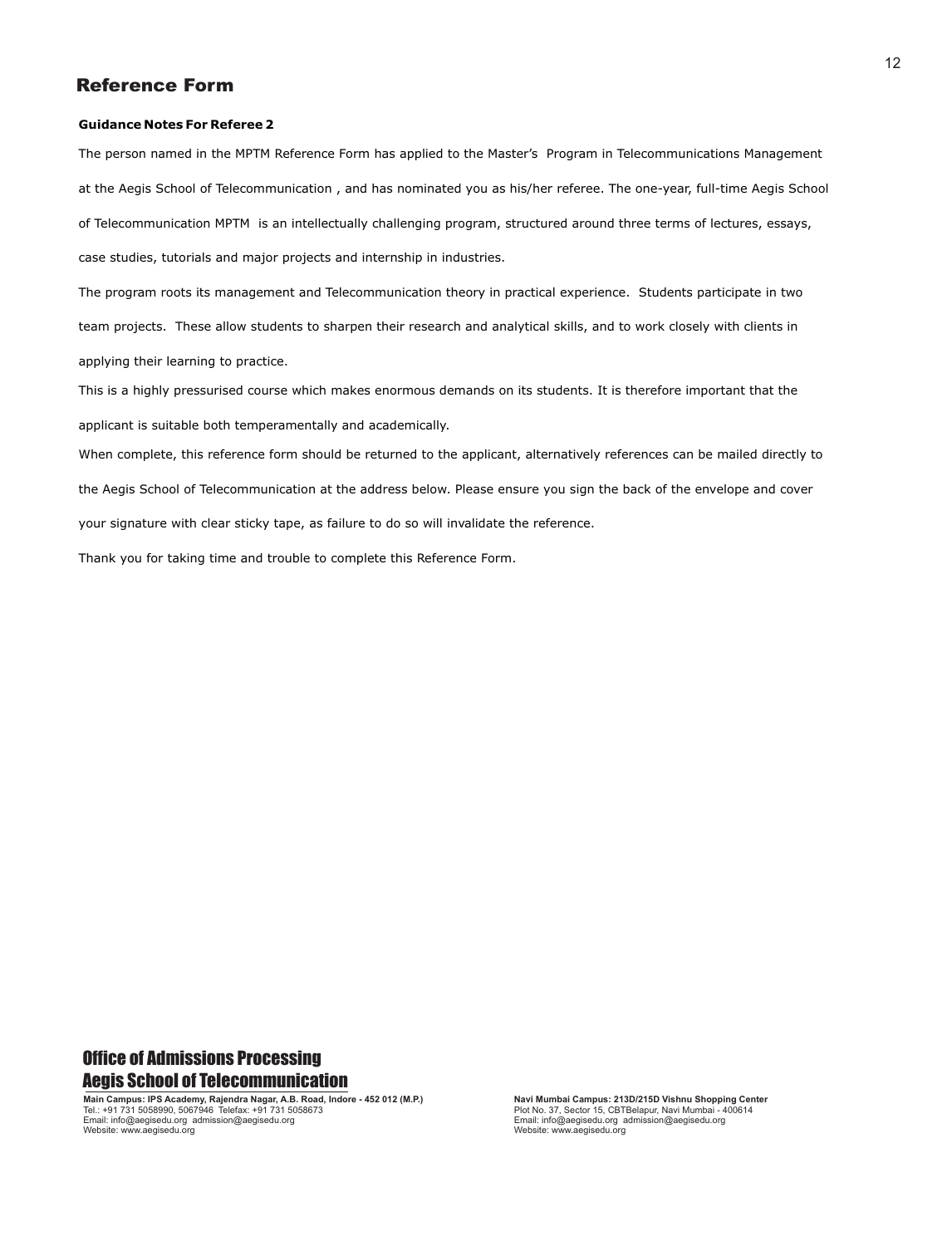## MPTM Reference Form (II)

**Please assess the applicant's abilities as regards the following against a peer group of people at a similar stage**

**In their career (Tick the appropriate box).**

|                                  | Top 50% | Top 25% | Top 10% | <b>Top 5%</b> | <b>Top 1%</b> | <b>Unknown</b> |
|----------------------------------|---------|---------|---------|---------------|---------------|----------------|
| Ability to Work with Others      |         |         |         |               |               |                |
| Integrity                        |         |         |         |               |               |                |
| Maturity                         |         |         |         |               |               |                |
| Numeracy                         |         |         |         |               |               |                |
| <b>Oral Communication Skills</b> |         |         |         |               |               |                |
| <b>Presentational Skills</b>     |         |         |         |               |               |                |
| Self-Confidence                  |         |         |         |               |               |                |
| Reliability                      |         |         |         |               |               |                |
| Written Communication Skills     |         |         |         |               |               |                |

**This should only be completed if English is not the applicant's first language.**

**(1 = poor, 5 = fluent).**

| Ability to speak English |  | <b>Contract Contract Contract</b> | $\mathbb{R}$ . The set of $\mathbb{R}$ | $\mathbb{R}^n$ |
|--------------------------|--|-----------------------------------|----------------------------------------|----------------|
| Ability to read English  |  | and the state of the state        | and the control of the control         | and the state  |
| Ability to write English |  |                                   | and the control of the con-            |                |

If you have any further comments which you consider would be helpful, please use the following space, or attach a separate letter.

| Address         |           |
|-----------------|-----------|
| Name of Referee | Position  |
| Date            | Signature |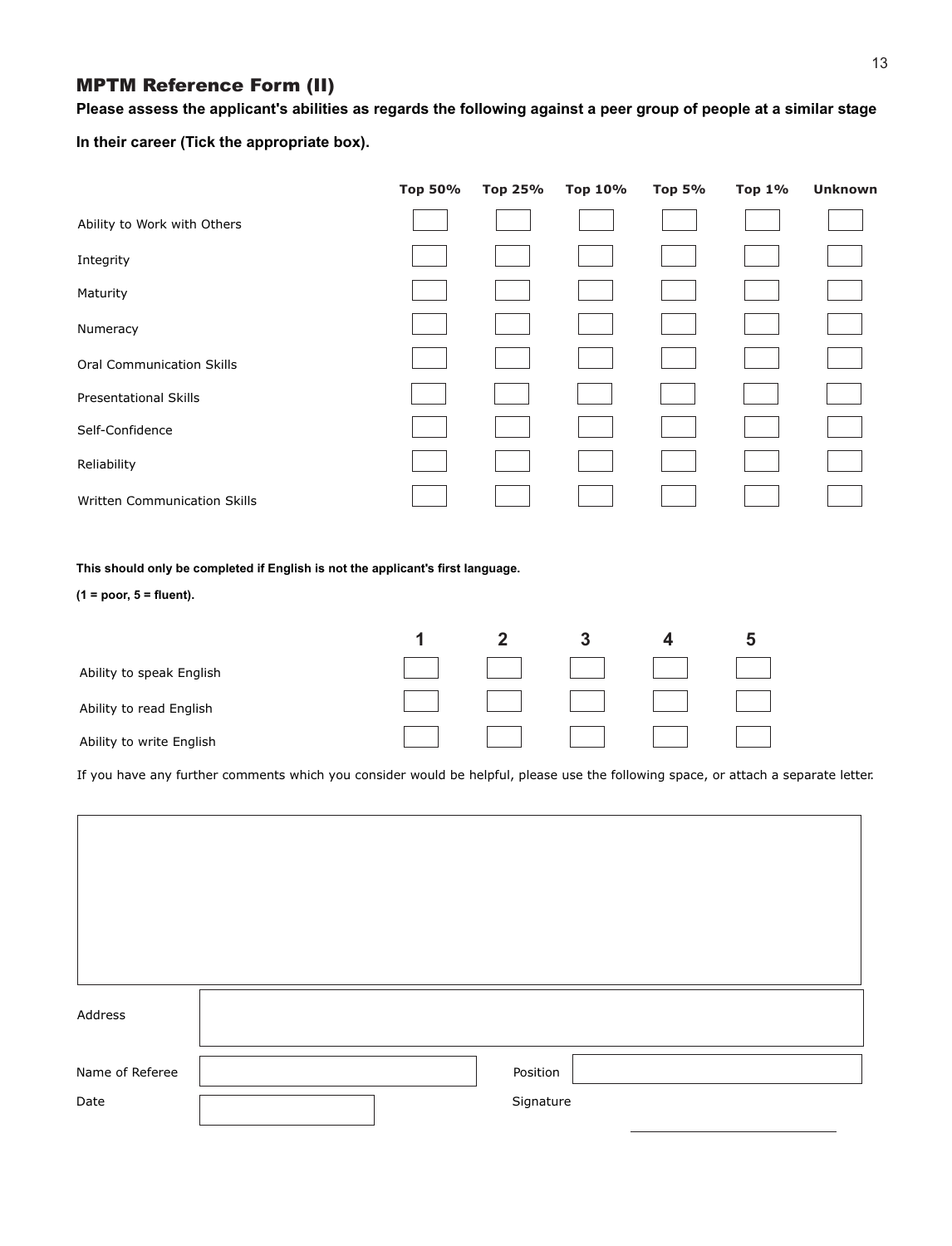## MPTM Reference Form (II)

PLEASE COMPLETE FORM IN BLOCK CAPITALS

NAME OF APPLICANT:

The above named has made an application for admission onto the Aegis School of Telecommunication. This is a rigorous and challenging course which provides individuals of outstanding potential with a broadly-based foundation in Telecommunication management.

All information given in this reference will be treated as confidential.

How long have you known the applicant and in what capacity?

What do you consider to be his/her main strengths?

What do you consider to be his/her main weaknesses?

How do you rate his/her academic ability? If his/her is about to take any further examinations, what results do you anticipate his/her will achieve?

How well do you believe the applicant will respond to a very rigorous and intellectually demanding course?

In what way do you believe the applicant will benefit from the course